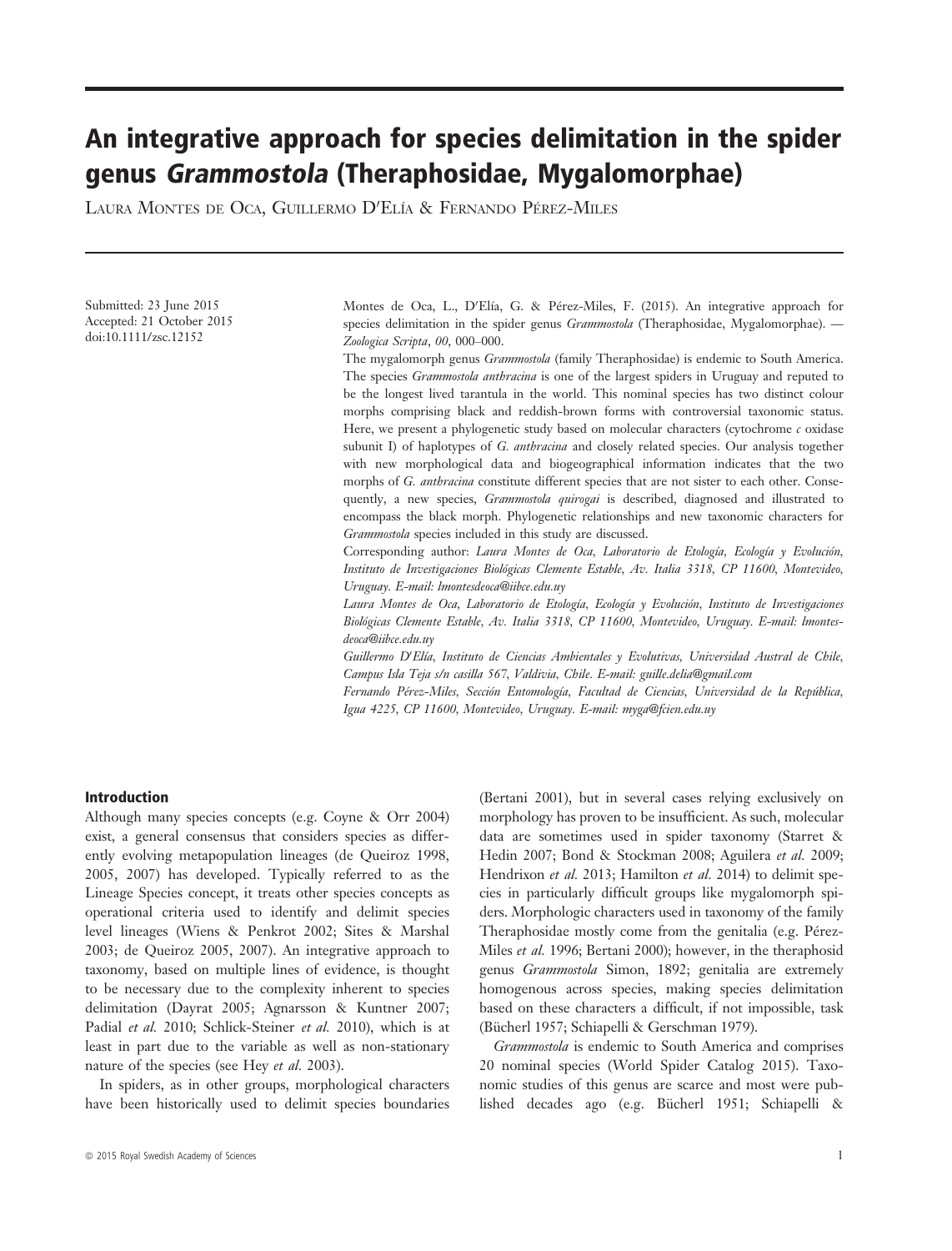Gerschman 1979; but see Ferretti et al. 2011, 2013). Although seven species of the genus have been cited for Uruguay (World Spider Catalog 2015), Pérez-Miles (1985) has disregarded the presence in Uruguay of G. grossa (Ausserer 1871) and G. actaeon (Pocock 1903). In addition, G. alticeps is only known from its type material referred as from "Loc. Uruguay; without further history" (Pocock 1903). Therefore, only four species are well documented in Uruguay: G. andreleetzi Vol 2008, Grammostola anthracina (Koch 1842), Grammostola burzaquensis Ibarra 1946 and Grammostola iheringi (Keyserling 1891) (Montes de Oca & Pérez-Miles 2009). Grammostola anthracina is the only one that has a wide distribution in the country. Unfortunately, this species is threatened by habitat fragmentation and illegal traffic to European countries associated with the pet trade (Costa & Pérez-Miles 2007). As other theraphosids, this species is large sized, has low vagility and is long-lived, with a lifespan of more than 30 years (Criscuolo et al. 2010). Females and juveniles are burrowers, while the males are the more vagile sex, dispersing in search of females during the mating season. Grammostola anthracina has two known allopatric colour morphs: black populations in the north of Uruguay and brown-reddish in the south of the country, both apparently separated by the Negro river; however, Postiglioni & Costa (2006) suggested that the isolation of both morphs is due to ecological factors. Previous studies have shown behavioural differences between these colour morphs in copulatory duration and insertion patterns (Costa & Perez-Miles 2002; Postiglioni & Costa 2006). Although both morphs do not occur in sympatry, when individuals of each morph are experimentally place together, they can copulate. Moreover, they can mate with G. iheringi, another species that occurs in a restricted area of Uruguay. Notwithstanding, differences in distribution, sexual behaviour and colour between the two morphs suggest that they may be different species. First, to test the hypothesis that G. anthracina as currently understood (hereafter G. anthracina s.l.) comprises more than one species, we first conducted an exhaustive analysis of the distribution of each of the morphs to investigate for patterns or correlations with spatial variables. Second, we performed a molecular analysis based on the cytochrome oxidase I (COI) gene to determine the degree of genetic and genealogical differentiation of both morphs; this gene has been successfully used in spiders to elucidate the status of cryptic species (e.g. Starret & Hedin 2007; Bond & Stockman 2008; Aguilera et al. 2009; Hamilton et al. 2014). We used the genealogy herein as a guide to delimit and identify candidate species. Finally, in the light of the genealogical results, we use a process of reciprocal illumination to search for diagnostic characters by re-examining the external morphology of both morphs. As such, this contribution provides a first attempt to evaluate the taxonomy of Grammostola using an integrative approach that employs molecular and morphologic data; based on the gathered results, we formally describe the species Grammostola quirogai n. sp.

## Materials and methods

## Morph geographic distribution

We studied specimens housed in the Entomology Collection of the Facultad de Ciencias, Universidad de la Republica, Uruguay, and specimens kept alive in the Ethol ogy, Ecology and Evolution Laboratory, of the Instituto de Investigaciones Biologicas Clemente Estable, Uruguay. We also performed fieldwork; we explored 26 hilly-rocky sites in Uruguay during the years 2011–2013 and collected 65 specimens (22 and 43 brown-reddish and black individuals, respectively) at 17 sites (Table 1). All specimens were deposited in the Entomology Collection of Facultad de Ciencias (FCE-MY), Universidad de la Republica, pre served in ethanol. Collection localities for each individual were georeferenced, to generate a spatial distributional map with the software DIVA-GIS (Hijmans et al. 2005) including an ecoregion layer for Uruguay (Panario 1988). To test an association between distribution and ecoregions, a logistic regression was carried out using the package PAST (Paleontological Statistics version 2.05, Hammer et al. 2001).

## DNA-based analyses

Sampling design. All specimens collected by us (Table 1) were sequenced. We also sequenced one specimen of G. andreleetzi and G. burzaquensis from Uruguay, six Grammostola pulchra de Mello-Leitão 1921 from Brazil, and five Grammostola rosea (Walckenaer 1837) from Chile. All specimens, preserved in ethanol, were deposited in the Entomology Collection of Facultad de Ciencias (FCE-MY), Universidad de la Republica. The ingroup was completed with available GenBank haplotypes of specimens belonging to the subfamilies Theraphosinae (Aphonopelma seemanni (Pickard-Cambridge 1897): JN0181241; Eupalaestrus weijemberghi (Thorell 1894): JQ412446) and Selenocosmiinae (Chilobrachys huahini Schmidt & Huber 1996: JN018125; Coremiocnemis cunicularia (Simon 1892): JN018198). Trees were rooted with haplotypes of specimens of the subfamily Ornithoctoninae: Cyriopagopus schioedtei (Thorell 1891) (JN0181126) and Haplopelma schmidti von Wirth 1991 (JN018127 and AY309259). As such, the analysed matrix comprises a total of 86 sequences.

DNA isolation, PCR and sequencing. Muscle tissue was extracted from the right leg IV of each spider, removing 25 mg of tissue and stored in 100% ethanol at  $-80$  °C. Total genomic DNA was isolated using the DNeasyTissue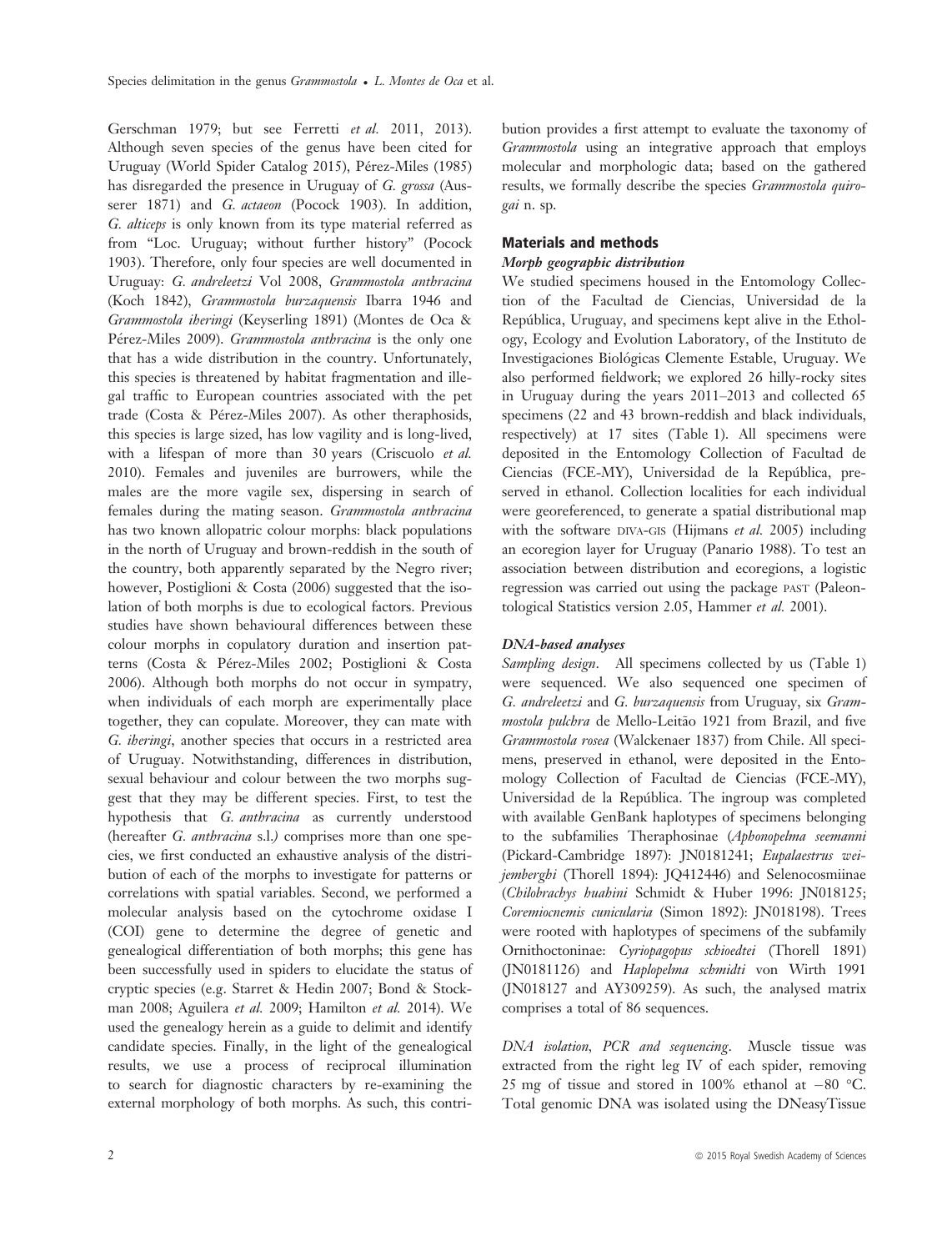Table 1 List of collection localities of G. anthracina s.l. (see also Fig. 3). The ID represents the abbreviation for each locality

| # Locality     | Locality                       | ID            | Latitude  | Longitude | Morph         | FCE-MY | Accession Nos. |
|----------------|--------------------------------|---------------|-----------|-----------|---------------|--------|----------------|
| 1              | Masoller, Artigas              | Mas001        | $-31.092$ | $-56.016$ | Black         | 0947   | KT965200       |
| $\mathbf{1}$   | Masoller, Artigas              | Mas002        | $-31.092$ | $-56.016$ | <b>Black</b>  | 0948   | KT965275       |
| 1              | Masoller, Artigas              | Mas007        | $-31.092$ | $-56.016$ | Black         | 0953   | KT965201       |
| $\overline{2}$ | Sepulturas, Artigas            | Sep094        | $-30.830$ | $-56.054$ | <b>Black</b>  | 1246   | KT965229       |
| 2              | Sepulturas, Artigas            | Sep095        | $-30.830$ | $-56.054$ | Black         | 1242   | KT965234       |
| $\overline{2}$ | Sepulturas, Artigas            | Sep096        | $-30.830$ | $-56.054$ | Black         | 1245   | KT965233       |
| $\overline{2}$ | Sepulturas, Artigas            | Sep097        | $-30.830$ | $-56.054$ | <b>Black</b>  | 1244   | KT965230       |
| 2              | Sepulturas, Artigas            | Sep098        | $-30.830$ | $-56.054$ | Black         | 1243   | KT965231       |
| 3              | Arroyo Catalán, Artigas        | Art064        | $-30.816$ | $-56.350$ | Black         | 1204   | KT965235       |
| 4              | Baygorria, Río Negro           | <b>Bay035</b> | $-32.864$ | $-56.827$ | Black         | 0935   | KT965254       |
| 4              | Baygorria, Río Negro           | <b>Bay036</b> | $-32.864$ | $-56.827$ | Black         | 0936   | KT965198       |
| 4              | Baygorria, Río Negro           | <b>Bay037</b> | $-32.864$ | $-56.827$ | Black         | 0937   | KT965253       |
| 4              | Baygorria, Río Negro           | Bay038        | $-32.864$ | $-56.827$ | Black         | 0938   | KT965274       |
| 4              | Baygorria, Río Negro           | <b>Bay040</b> | $-32.864$ | $-56.827$ | Black         | 0940   | KT965269       |
| 5              | Cuchilla de Navarro, Río Negro | <b>RNe061</b> | $-32.666$ | $-57.026$ | Black         | 1235   | KT965270       |
| 5              | Cuchilla de Navarro, Río Negro | <b>RNe062</b> | $-32.666$ | $-57.026$ | Black         | 1203   | KT965271       |
| 6              | Cuchilla Negra, Rivera         | <b>CNe076</b> | $-31.074$ | $-55.976$ | Black         | 1227   | KT965266       |
| 6              | Cuchilla Negra, Rivera         | <b>CNe081</b> | $-31.074$ | $-55.976$ | Black         | 1230   | KT965276       |
| 6              | Cuchilla Negra, Rivera         | <b>CNe075</b> | $-30.951$ | $-55.626$ | Black         | 1008   | KT965242       |
| 6              | Cuchilla Negra, Rivera         | <b>CNe077</b> | $-30.951$ | $-55.626$ | Black         | 1231   | KT965244       |
| 6              | Cuchilla Negra, Rivera         | <b>CNe078</b> | $-30.951$ | $-55.626$ | Black         | 1229   | KT965240       |
| 6              | Cuchilla Negra, Rivera         | <b>CNe079</b> | $-30.951$ | $-55.626$ | Black         | 1228   | KT965243       |
| 6              | Cuchilla Negra, Rivera         | <b>CNe080</b> | $-30.951$ | $-55.626$ | Black         | 1226   | KT965241       |
| 7              | Arerunguá, Salto               | Are058        | $-31.462$ | $-56.714$ | Black         | 1212   | KT965251       |
| 7              | Arerunguá, Salto               | Are093        | $-31.462$ | $-56.714$ | Black         | 1199   | KT965272       |
| 8              | Daymán, Salto                  | Day051        | $-31.401$ | $-57.691$ | Black         | 1215   | KT965256       |
| 8              | Daymán, Salto                  | Day052        | $-31.401$ | $-57.691$ | Black         | 1232   | KT965205       |
| 8              | Daymán, Salto                  | Day053        | $-31.401$ | $-57.691$ | Black         | 1201   | KT965221       |
| 9              | Achar, Tacuarembó              | Ach011        | $-32.399$ | $-56.116$ | Black         | 0912   | KT965239       |
| 9              | Achar, Tacuarembó              | Ach012        | $-32.399$ | $-56.116$ | Black         | 0915   | KT965212       |
| 9              | Achar, Tacuarembó              | Ach013        | $-32.399$ | $-56.116$ | <b>Black</b>  | 0910   | KT965264       |
| 9              | Achar, Tacuarembó              | Ach014        | $-32.399$ | $-56.116$ | Black         | 0914   | KT965265       |
| 9              | Achar, Tacuarembó              | Ach015        | $-32.399$ | $-56.116$ | Black         | 0920   | KT965273       |
| 9              | Achar, Tacuarembó              | Ach016        | $-32.399$ | $-56.116$ | Black         | 0913   | KT965203       |
| 9              | Achar, Tacuarembó              | Ach017        | $-32.399$ | $-56.116$ | Black         | 0955   | KT965268       |
| 10             | Valle Edén, Tacuarembó         | <b>VaE022</b> | $-31.817$ | $-56.167$ | Black         | 0944   | KT965214       |
| 10             | Valle Edén, Tacuarembó         | VaE023        | $-31.817$ | $-56.167$ | Black         | 0945   | KT965252       |
| 10             | Valle Edén, Tacuarembó         | <b>VaE024</b> | $-31.817$ | $-56.167$ | Black         | 0946   | KT965216       |
| 10             | Valle Edén, Tacuarembó         | <b>VaE025</b> | $-31.817$ | $-56.167$ | Black         | 0925   | KT965215       |
| 10             | Valle Edén, Tacuarembó         | <b>VaE026</b> | $-31.817$ | $-56.167$ | Black         | 0924   | KT965213       |
| 11             | Arerunguá, Tacuarembó          | Are054        | $-31.644$ | $-56.306$ | Black         | 1205   | KT965204       |
| 11             | Arerunguá, Tacuarembó          | Are055        | $-31.644$ | $-56.306$ | Black         | 1200   | KT965199       |
| 11             | Arerunguá, Tacuarembó          | Are057        | $-31.644$ | $-56.306$ | <b>Black</b>  | 1377   | KT965217       |
| 12             | Isla Patrulla, Treinta y Tres  | TyT084        | $-33.059$ | $-54.543$ | Brown-reddish | 1202   | KT965223       |
| 12             | Isla Patrulla, Treinta y Tres  | <b>TyT085</b> | $-33.059$ | -54.543   | Brown-reddish | 1218   | KT965224       |
| 12             | Isla Patrulla, Treinta y Tres  | <b>TyT086</b> | $-33.059$ | $-54.543$ | Brown-reddish | 1208   | KT965225       |
| 12             | Isla Patrulla, Treinta y Tres  | <b>TyT087</b> | $-33.059$ | -54.543   | Brown-reddish | 1213   | KT965227       |
| 12             | Isla Patrulla, Treinta y Tres  | <b>TyT088</b> | $-33.059$ | $-54.543$ | Brown-reddish | 1234   | KT965228       |
| 13             | Cerros de San Juan, Colonia    | CSJ041        | $-34.187$ | $-57.927$ | Brown-reddish | 0956   | KT965247       |
| 13             | Cerros de San Juan, Colonia    | CSJ042        | $-34.187$ | $-57.927$ | Brown-reddish | 0922   | KT965202       |
| 13             | Cerros de San Juan, Colonia    | CSJ043        | $-34.187$ | $-57.927$ | Brown-reddish | 0923   | KT965250       |
| 13             | Cerros de San Juan, Colonia    | CSJ044        | $-34.187$ | $-57.927$ | Brown-reddish | 0921   | KT965245       |
| 13             | Cerros de San Juan, Colonia    | CSJ046        | $-34.187$ | $-57.927$ | Brown-reddish | 0918   | KT965238       |
| 13             | Cerros de San Juan, Colonia    | CSJ047        | $-34.187$ | $-57.927$ | Brown-reddish | 0917   | KT965255       |
| 14             | Nueva Palmira, Colonia         | NPa074        | $-33.850$ | $-58.412$ | Brown-reddish | 1240   | KT965246       |
| 15             | Grutas del Palacio, Flores     | Flo082        | $-33.849$ | $-56.970$ | Brown-reddish | 1219   | KT965232       |
| 15             | Grutas del Palacio, Flores     | Flo083        | $-33.849$ | $-56.970$ | Brown-reddish | 1223   | KT965248       |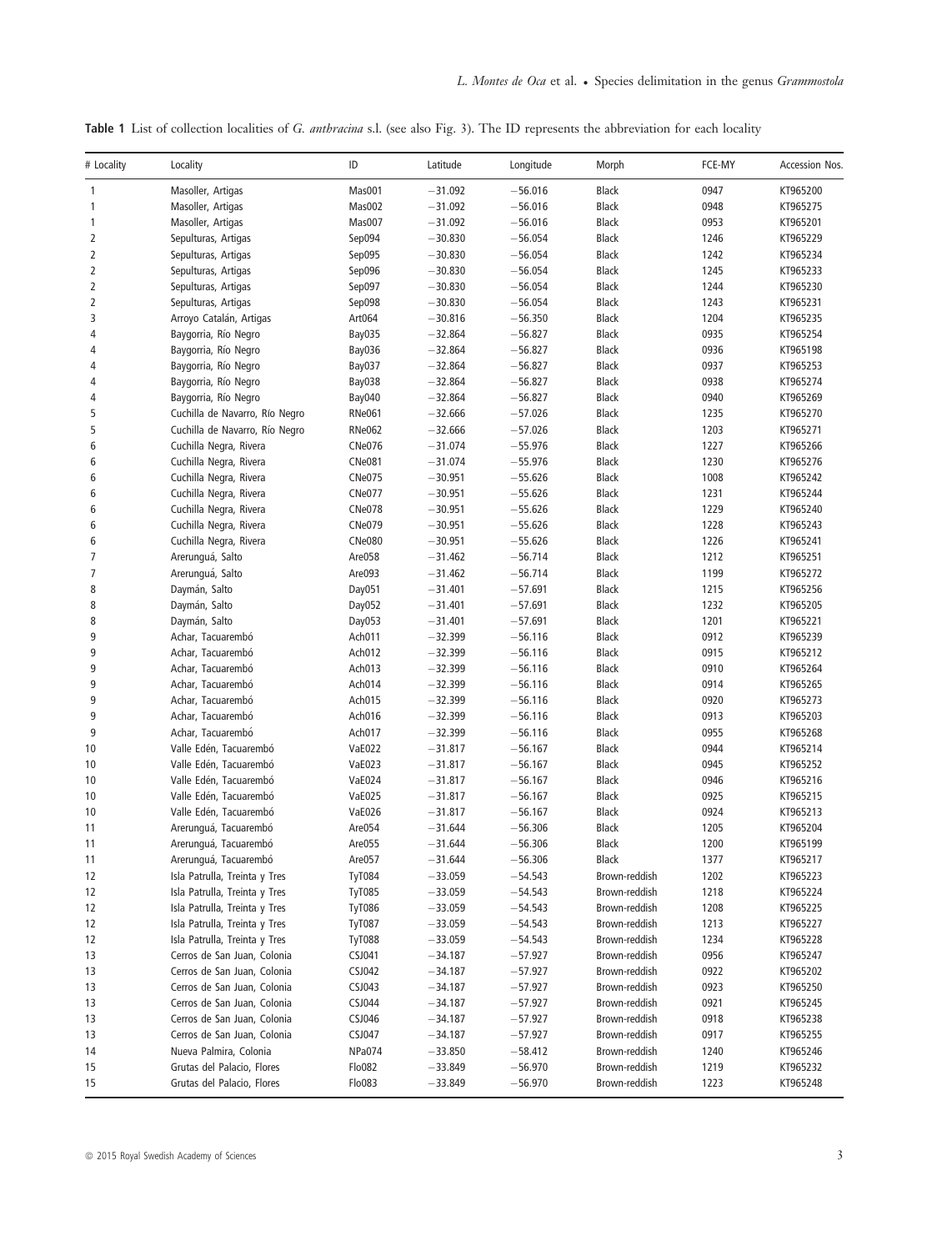| # Locality | Localitv                       | ID            | Latitude  | Longitude | Morph         | FCE-MY | Accession Nos. |
|------------|--------------------------------|---------------|-----------|-----------|---------------|--------|----------------|
| 16         | Cuchilla de Polanco, Lavalleja | Lav089        | $-34.024$ | $-55.305$ | Brown-reddish | 1198   | KT965222       |
| 16         | Cuchilla de Polanco, Lavalleja | Lav090        | $-34.024$ | $-55.305$ | Brown-reddish | 1197   | KT965267       |
| 16         | Cuchilla de Polanco, Lavalleja | Lav091        | $-34.024$ | $-55.305$ | Brown-reddish | 1239   | KT965226       |
| 16         | Cuchilla de Polanco, Lavalleja | Lav092        | $-34.024$ | $-55.305$ | Brown-reddish | 1237   | KT965219       |
| 17         | Pan de Azúcar, Maldonado       | PAz029        | $-34.645$ | $-55.247$ | Brown-reddish | 0931   | KT965236       |
| 17         | Pan de Azúcar. Maldonado       | PAz030        | $-34.645$ | $-55.247$ | Brown-reddish | 0932   | KT965237       |
| 17         | Pan de Azúcar, Maldonado       | <b>PAz032</b> | $-34.645$ | $-55.247$ | Brown-reddish | 0933   | KT965258       |
| 17         | Pan de Azúcar. Maldonado       | PAz034        | $-34.645$ | $-55.247$ | Brown-reddish | 0934   | KT965263       |

Table 1 Continued

Kit (Qiagen) and stored at  $-20$  °C prior to amplification. Concentration quality of extracted DNA was quantified with a spectrophotometer (Nanodrop 1000). COI was amplified using the primers designed by Folmer et al. (1994): LCOI 1490 (5'-GGTCAACAAATCATAAAGA TATTGG-3') and HCOI 2198 (5'-TAAACTTCAGGGT GACCAAAAAATCA-3') following the PCR conditions from Petersen et al. (2007). PCR products were purified and sequenced by Macrogen Inc. (Korea). All sequences were manually edited using the program PROSEQ v.3 (Filatov 2002) and have been deposited in GenBank (Accession numbers: KT965198–KT965276).

Data analyses. Sequences were aligned with CLUSTAL X v.2 using the default parameters (Thompson et al. 1997). Uncorrected genetic distances (uncorrected p-distance) were calculated between pair of haplotypes, population and clades using MEGA v.5.0.5 (Tamura et al. 2011). An AMOVA was performed in ARLEQUIN v. 3.5 (Excoffier & Lischer 2010) to quantify the geographic structure of the genetic variation within and between morphs of G. anthracina s.l. Haplotypes were grouped by morph colour and locality. We also calculated standard indexes of molecular diversity, including the nucleotide diversity  $\Pi$  (Nei 1978), also with ARLEQUIN v. 3.5.

Phylogenetic analyses were performed using maximum parsimony (MP), maximum-likelihood (ML) and Bayesian inferences (BI). We used the program TNT v. 1.1 (Goloboff et al. 2003) to generate MP trees, through heuristic search, from 1000 replicates, TBR branch swapping algorithm and retaining five trees per replicate. Clade support was evaluated with Jackknife (Farris et al. 1996). Model-based analyses were conducted with the GTR  $+$  I + G model of DNA substitution, which was chosen via Bayesian information (BIC) and Akaike (AIC) criteria with the program MODEL-TEST v.2.1 (Posada & Crandall 1998). The ML tree was inferred using the program PHYML (Guidon & Gascuel 2003) implemented in Phylogeny.fr (Dereeper et al. 2008). Clade support was calculated with 500 Bootstrap replicates (Felsenstein 1985). Bayesian analysis was carried out with BEAST v.1.8.0 (Drummond et al. 2012). Tree search consisted of three independents runs of 60 000 000 generations sampled every 10 000. The program TRACER v.1.5 (Rambaut & Drummond 2007) was used to explore convergence of the runs. After reaching convergence, the first 15% of the samples were discarded as burn-in. Post-burnin annotated trees of the three runs were combined with LOGCOMBINER v1.8.0. The maximum clade credibility tree was reconstructed with the program TREEANNOTATOR v.1.8.0 included in the BEAST package (Drummond et al. 2012). As another way of exploring relationships among haplotypes of G. anthracina s.l., we constructed a haplotype network though MJ algorithm (Bandelt et al. 1999) using NETWORK (fluxus-engineering.com).

#### Morphological characters and species description

After a global morphological assessment, we focused our attention on the morphology of the male tibial apophysis (leg I), which have proven to be useful to diagnose some species of the genus (Ferretti et al. 2011). We examined, using an Olympus SZH stereomicroscope, six specimens of the black morph, six of the brown-reddish morph, two of G. burzaquensis, four of G. iheringi, two of G. rosea, and two of G. pulchra. Except for carapace and legs, which were measured with a dial calliper (0.05 mm, scale resolution), all measurements were taken with an ocular micrometre. Photographs were taken with a Lumenera Infinity Lite camera adapted to a stereomicroscope. Abbreviations: FCE-MY, Facultad de Ciencias collection, Montevideo; m, male; f, female; RB, retrolateral branch from tibial I apophysis; AME, anterior median eyes; ALE, anterior lateral eyes; PME, posterior median eyes; PLE, posterior lateral eyes; OQ, ocular quadrangular; P, proventral; V, Ventral; R, retrolateral; D, dorsal; PMS, posterior median spinnerets; PLS, posterior lateral spinnerets.

## Results

# Geographic distribution

The black morph is distributed in northern Uruguay, whereas the brown-reddish morph has a southern distribu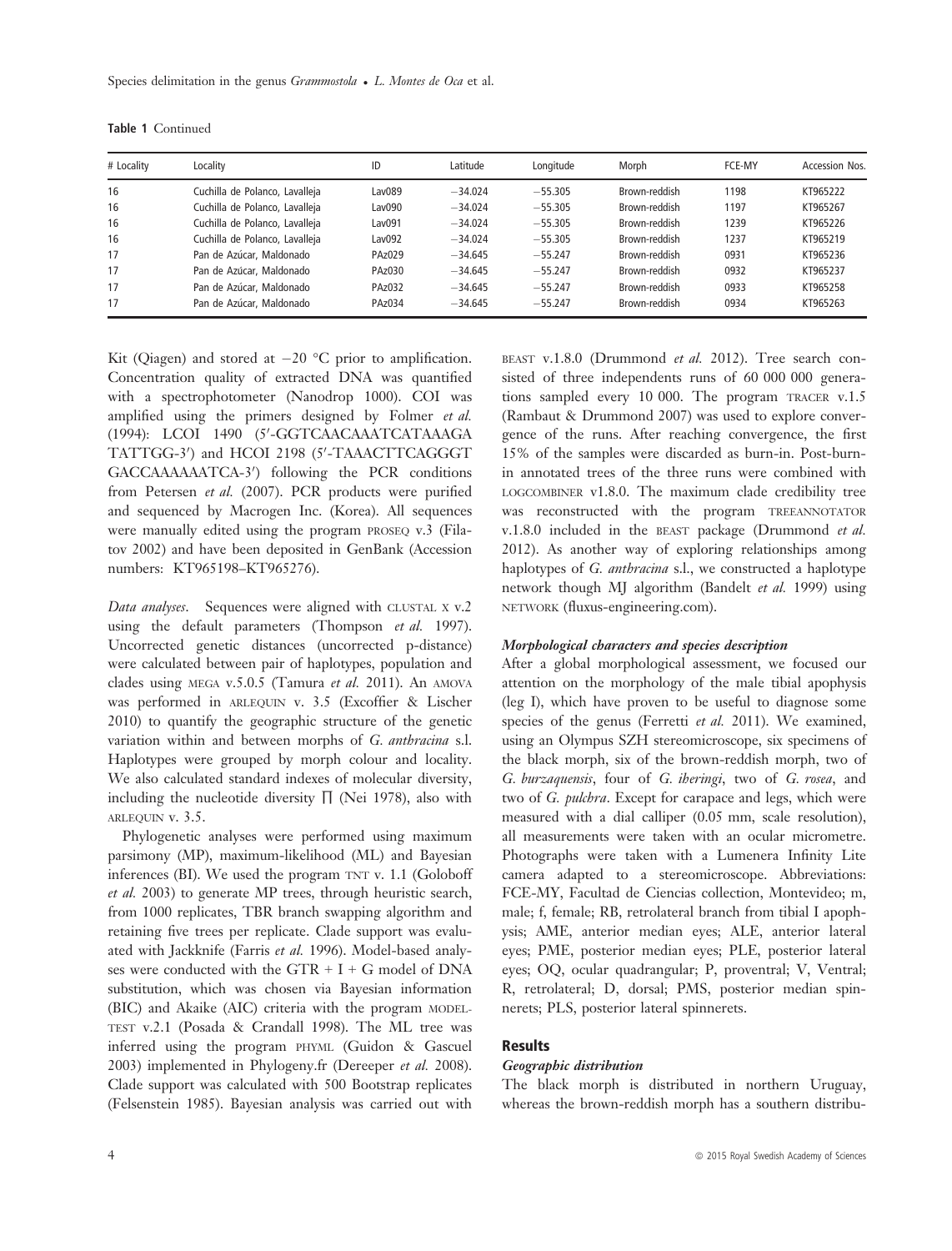tion, extending towards the north by the Uruguay River coast and along the Santa Ana Sierra (Fig. 1). Both morphs were recorded nearby at two areas. In the area of Queguay, Paysandú in north-western Uruguay, they were recorded to be 14 km from each other. The brown-reddish record is based on a specimen collected in 2010 (Route 3 and Queguay River); in spite of an intense effort in the field, we could not find other specimens of this morph in that area, but we did find a black individual in a locality (Route 26 near Araujo Stream) 14 km away. The second area where both morphs were found is the confluence of the Santa Ana Sierra and Negra Sierra. The black morph is on Negra Sierra, 7 km apart from the Puntas del Cuñapirú, Santa Ana Sierra locality, where a specimen of the brownreddish morph was collected in 2001. This latter locality has been modified by human activity, and during our field work, we did not find any specimens. Association analyses indicated a significant relationship of both morphs with distinct Uruguayan ecoregions. The black morph associates with the Basaltic basin, whereas the brown-reddish morph is found in the Laguna Merin formation, Santa Lucía formation and Eastern Sierras ( $\chi^2$  = 49.37, P < 0.01). Gondwana and West sedimentary basins shared both morphs (Fig. 1).

#### DNA-based results

Population and genetic divergence analyses. The analysed matrix consisted of 568 bp, with 225 variable sites, of which 181 were parsimoniously informative, and includes 50 distinct haplotypes. The sample of 65 sequences of G. anthracina s.l. shows a high haplotypic diversity (Hd = 0.979; 42 distinct haplotypes). Nucleotide diversity ∏ for the sample of G. anthracina s.l is 0.067, whereas the sample of the brown-reddish and black morphs is 0.053 and 0.014, respectively. Average genetic divergence between black and brown-reddish morphs is 10.3%. For interspecific comparisons, the minimum genetic distance is 10% for the pair brown-reddish G. anthracina and G. burzaquensis, and the maximum value, 14.6%, corresponding to the comparison of G. pulchra (Brazil) and G. andreleetzi (Uruguay).

From the 42 haplotypes of G. anthracina s.l., 28 were recovered from specimens of the black morph and 14 from individuals of the brown-reddish morph. An AMOVA indicated that 56.23% of the total variation observed in G. anthracina s.l. is due to differences between morphs  $(F<sub>st</sub> = 0.86, P < 0.001)$ . Both morphs show considerable geographic structure; in most cases, each locality studied was represented by a unique haplotype not shared with other populations. Intrapopulation genetic differentiation was lower in the brown-reddish morph (0.33%) than in the black morph (2.3%). Pairwise distances between localities



Fig. 1 Distribution in Uruguay of the morphs of Grammostola anthracina. Yellow circles show the areas where black and brownreddish morphs become closer. Delimitation of ecoregions, according to the dominant type of rock, follows Panario (1988).

were low when comparing localities of the same morph (brown-reddish:  $0.017 \pm 0.009$ ; black:  $0.054 \pm 0.2$ ).

Phylogenetic analysis. The topologies derived from the three phylogenetic analyses (MP: consensus of 64 shortest trees of length: 1718, CI: 32, RI: 79; log-likelihood: -3605.08) are highly congruent; one important discrepancy is noted below. Therefore, only the Bayesian-derived topology is shown (Fig. 2). Grammostola was recovered as monophyletic (JK < 50, BML: 0.69, PP: 0.99), but *G. an*thracina s.l. was not recovered as monophyletic. Haplotypes of the black morph of G. anthracina form a clade (JK  $<$  50, BML: 0.56, PP: 0.96) as well as those of the brown-reddish morph (JK: 99, BML: 0.59, PP: 0.82), which are most surprisingly not sister lineages. The black morph clade was sister (JK < 50, BML: 0.62, PP: 0.96) to G. pulchra. In the MP and BI analyses, the brown-reddish morph of G. anthracina was recovered as sister (JK < 50, PP: 0.82) to G. burzaquensis. Meanwhile, in the ML tree G. burzaquensis was recovered as sister (BML: 0.57) to the clade black morph of G. anthracina and G. pulchra. Within the black morph, clade haplotypes form three groups, which are not allopatric. Meanwhile, the brown-reddish shows geographic structure with haplotypes falling into two clades that are geographically segregated, one in the west (localities: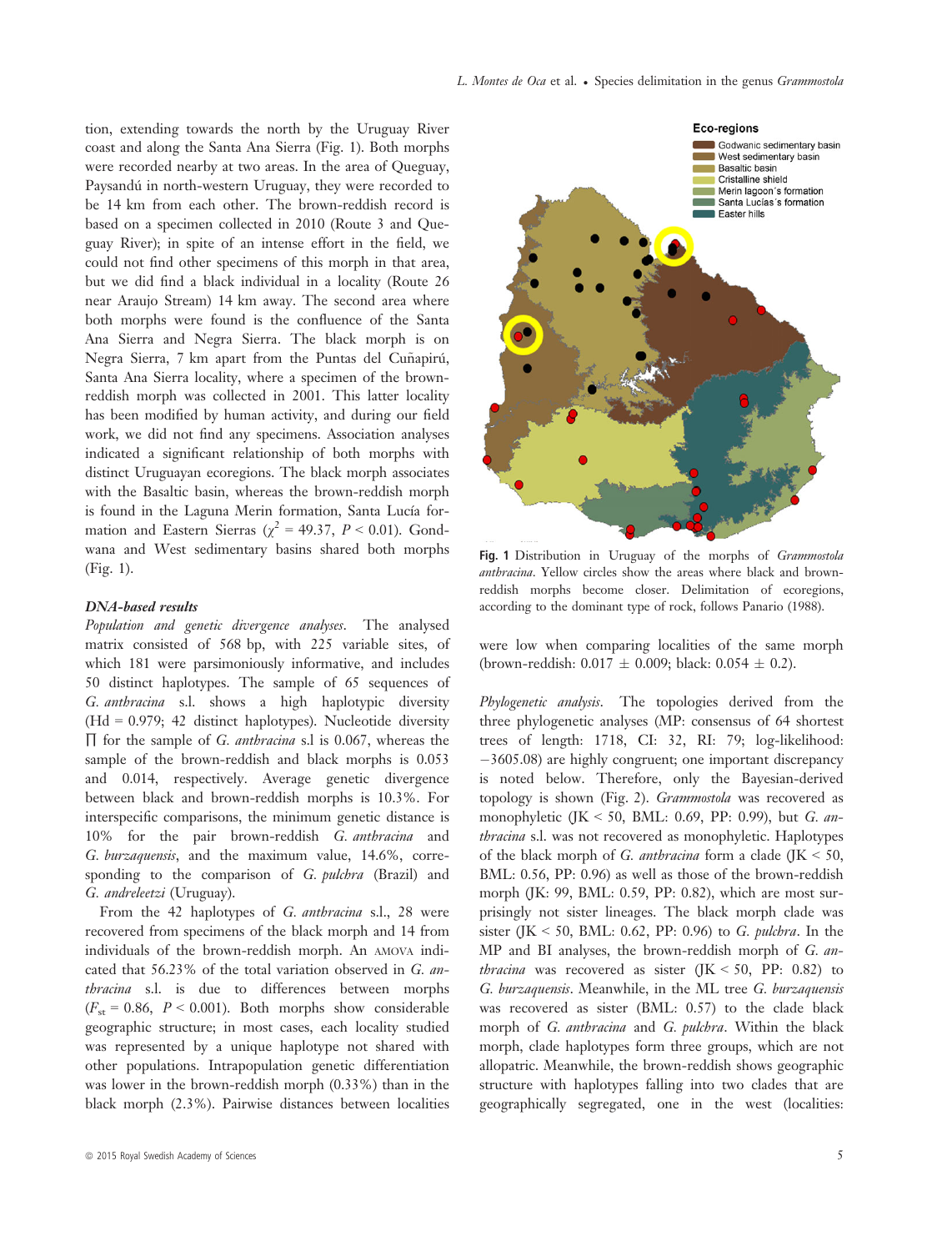

Nueva Palmira, Cerros de San Juan and Estancia el Timote) and another towards the east (localities: Pan de Azúcar, Isla Patrulla and Cuchilla de Navarro); the same structure is also seen in the haplotype network (Fig. 3).

## Morphological characters

Male tibial apophyses of the studied species differ in the presence and distribution of spines and setae on the prolateral (PB) and retrolateral (RB) branches. The brown-reddish morph has on the PB and RB a group of subapical macrosetae, a mega-spine on the inner side of RB and an apical retrolateral spine on tibia I (Fig. 4A), whereas the black morph and the other studied species lack the group of subapical macrosetae and each have a small spine on the inner side of RB and 0–2 apical retrolateral spine on tibia I (Fig. 4B). In addition, G. iheringi has a spine on the inner side of PB and an apical retrolateral mega-spine on tibia I

Fig. 2 Genealogical relationships among haplotypes of the mitochondrial COI gene of Grammostola as recovered in the Bayesian analysis. Support for selected nodes is indicated as follows: ● Jackknife ▲ Bootstrap ■ Posterior probability. Non-significant supported nodes are without data. Terminal labels correspond to localities as indicated in Table 1.

(Fig. 4C). Males of G. burzaquensis have a spine on the inner side of RB, and two apical retrolateral spines on tibia I (Fig. 4D). Grammostola pulchra has on the RB a subapical short spine and a spine in its inner side, a group of subapical macrosetae in PB, and a long apical retrolateral spine on tibia I (Fig. 4E). Grammostola rosea alternatively has a spine on the inner side of PB, and 1–2 long apical retrolateral spines on tibia I (Fig. 4F). All species have a short apical spine on RB (Fig. 4A–F).

### Taxonomic description

The mitochondrial data show that both morphs of G. anthracina s.l. are genealogical distinct (i.e. each one is monophyletic) and that on average their haplotypes diverge by a value (10.3%) that falls within the range of values observed for all other species pairs of Grammostola (Table 2). In addition, the mitochondrial gene tree shows that both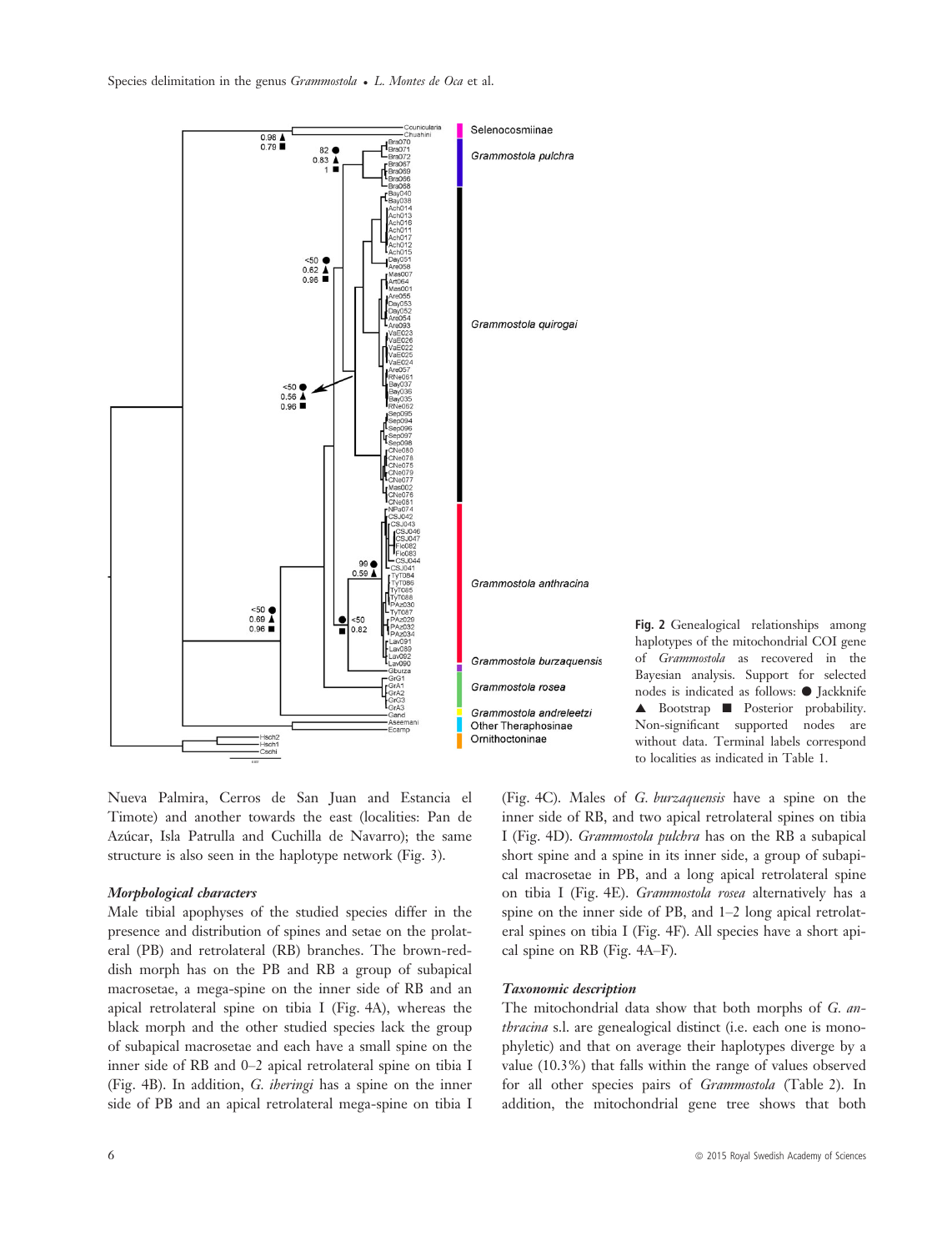morphs are not sister to each other. However, given that there are several known causes (including the fact that the mitochondrial genome is only inherited by females) for which a gene tree may depart from the species tree (Pamilo



Fig. 3 Network of haplotypes of the COI gene of Grammostola<br>anthracina s.s. (orange and red) and G. quirogai n. sp. (brown, green and blue). Locality numbers as those of Table 1.

& Nei 1988), the analysis of nuclear genes is needed to test the obtained topology. Nonetheless, the phenome may be considered as a good proxy of the nuclear genome because most characters have genetic basis. Both morphs of G. anthracina s.l. not only differ from each other in coloration, but also in leg morphology (Fig. 4) and behaviour. As such, it is the integration of the genetic, phylogenetic and phenotypic results, including behavioural differences (Costa & Pérez-Miles 2002; Postiglioni & Costa 2006) which suggests that G. anthracina as currently understood is composed of two species; one corresponding to the black morph and other to the brown-reddish morph. Even when the black morph and the brown-reddish morph clades show internal structure, most of these subclades lack significant support and, more importantly, there are not morphologic differences among them. As such, we consider these internal clades represent intraspecific variation. Therefore, we consider further splitting of G. anthracina s.l. is not warranted at the light of current data. Nonetheless, we acknowledge that the direct assessment of the variation of nuclear loci represents a step needed to further test our taxonomic hypothesis.

The type locality of G. anthracina is in Montevideo, Uruguay; even though the original description does not consider the colour and tibial apophysis characters, we can infer that it belongs to the brown-reddish morph according to the distribution of this morph. As such, we restrict the name G. anthracina to the brown-reddish morph and describe the black morph as a new species below:

Genus Grammostola Simon, 1892 Grammostola quirogai n. sp. (Figs 4B, 5A–C, 6A,B)



Fig. 4 Males right tibial apophysis on leg I. —A. Grammostola anthracina s.s. —B. Grammostola quirogai n. sp. —C. Grammostola iheringi. —D. Grammostola burzaquensis. —E. Grammostola pulchra. — F. Grammostola rosea.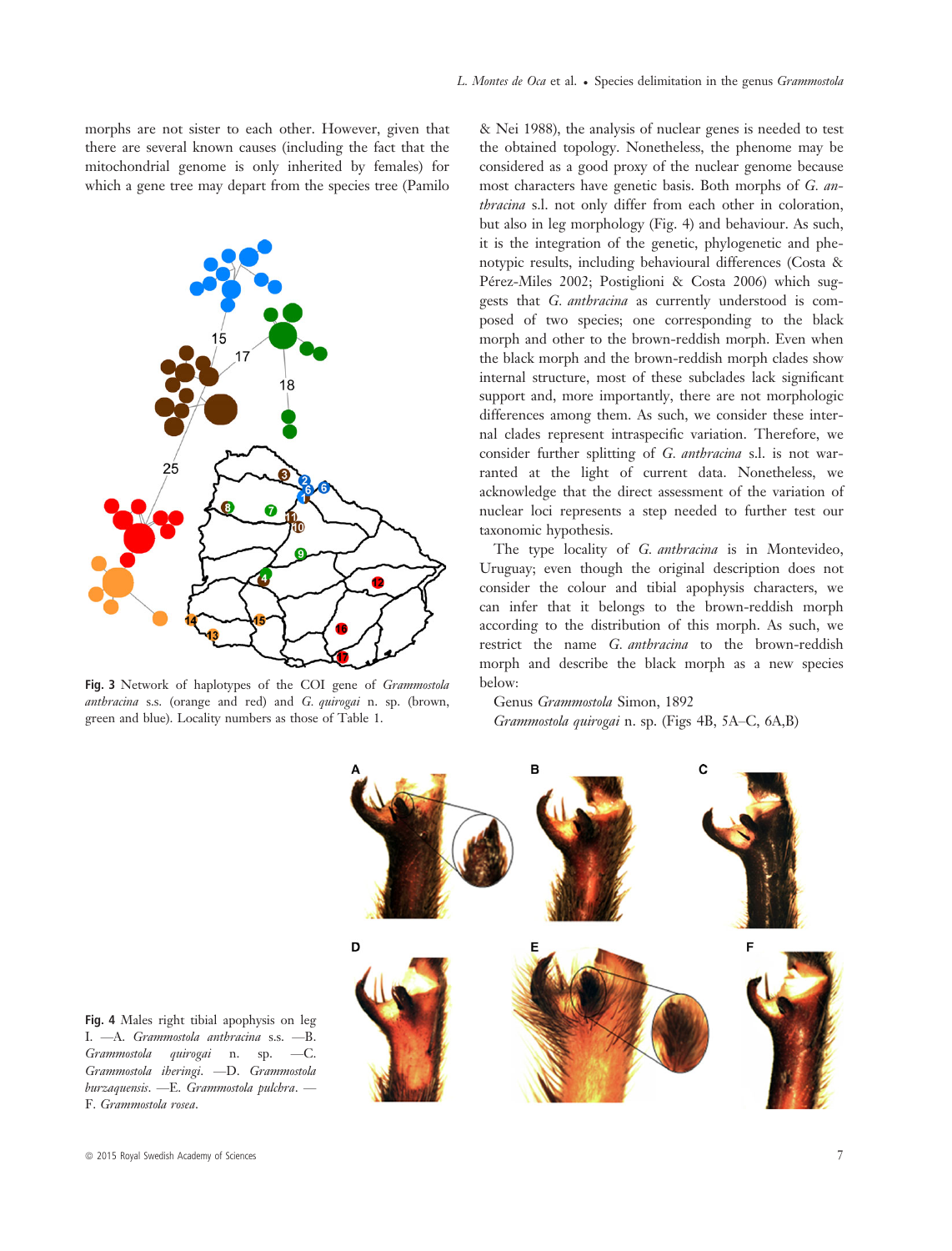Holotype. m, URUGUAY, Cuchilla del Daymán, Route 31 km 24, 31°24'02" S, 57°41'29"W, 14 February 2013, F. Costa, F. Pérez-Miles & L. Montes de Oca (FCE-MY 1215).

Paratypes. Artigas, Subida de Pena (1m FCE-MY 0195, 1f FCE-MY 1249), Rivera, Camino a Portones Negros (1m FCE-MY 1261, 1f FCE-MY 1264), Salto, Route 31 km 24 (1f FCE-MY 1201), Tacuarembó, Pozo Hondo-Tambores (1m FCE-MY 0163, 2ff FCE-MY 0167), Tacuarembó, Route 43 km 18 (1m FCE-MY 0626).

Etymology. The specific epithet is a patronym dedicated to the memory of Horacio Quiroga, an Uruguayan poet, playwright and master of short story writing, born in Salto where the new species has been registered.

Diagnosis. This species can be distinguished from congeners by its dark coloration with some white-grey hairs. Male differs from those of other species by the spine combination of the tibial apophysis of leg I, having a small spine on the inner side of RB, and 0–2 apical retrolateral spine on tibia I.

#### **Description**

Male (holotype). Total body length, 39.24. Carapace length 19.02, width 18.14. Anterior eye row recurve, posterior procurve. Eyes sizes and interdistances: AME 0.25, ALE 0.5, PME 0.47, PLE 0.5, AME–AME 0.5, AME– ALE 0.375, PME–PME 0.95, PME–PLE 0.175, ALE–PLE 0.275, OQ length 1.325, width 2.175, clypeus 0.275. Fovea transverse, straight, width 2.98. Labium length 1.985, width 2.58 with 144 cuspules, maxillae with 248/252 cuspules in a

Table 2 Intra- and interspecific distances (p-distance) for species of the genus Grammostola

| Genetic distances between groups | G. quirogai n. sp. | G. anthracina | G. rosea                 | G. pulchra               | G. burzaquensis          |
|----------------------------------|--------------------|---------------|--------------------------|--------------------------|--------------------------|
| G. anthracina                    | 0.103              |               | $\overline{\phantom{0}}$ |                          |                          |
| G. rosea                         | 0.113              | 0.116         | $\overline{\phantom{0}}$ | $\overline{\phantom{0}}$ | $\overline{\phantom{0}}$ |
| G. pulchra                       | 0.102              | 0.107         | 0.112                    | -                        |                          |
| G. burzaquensis                  | 0.109              | 0.1           | 0.126                    | 0.105                    | -                        |
| G. andreleetzi                   | 0.137              | 0.146         | 0.129                    | 0.15                     | 0.135                    |
| Genetic distances within groups  | 0.0554             | 0.013         | 0.0129                   | 0.0431                   |                          |



Fig. 5 Grammostola quirogai n. sp. - A. Male, habitus. —B. Left palpal bulb, retrolateral. —C. Left palpal bulb, prolateral.



Fig. 6 Grammostola quirogai n. sp. - A. Female, habitus. —B. Spermatechae, dorsal view.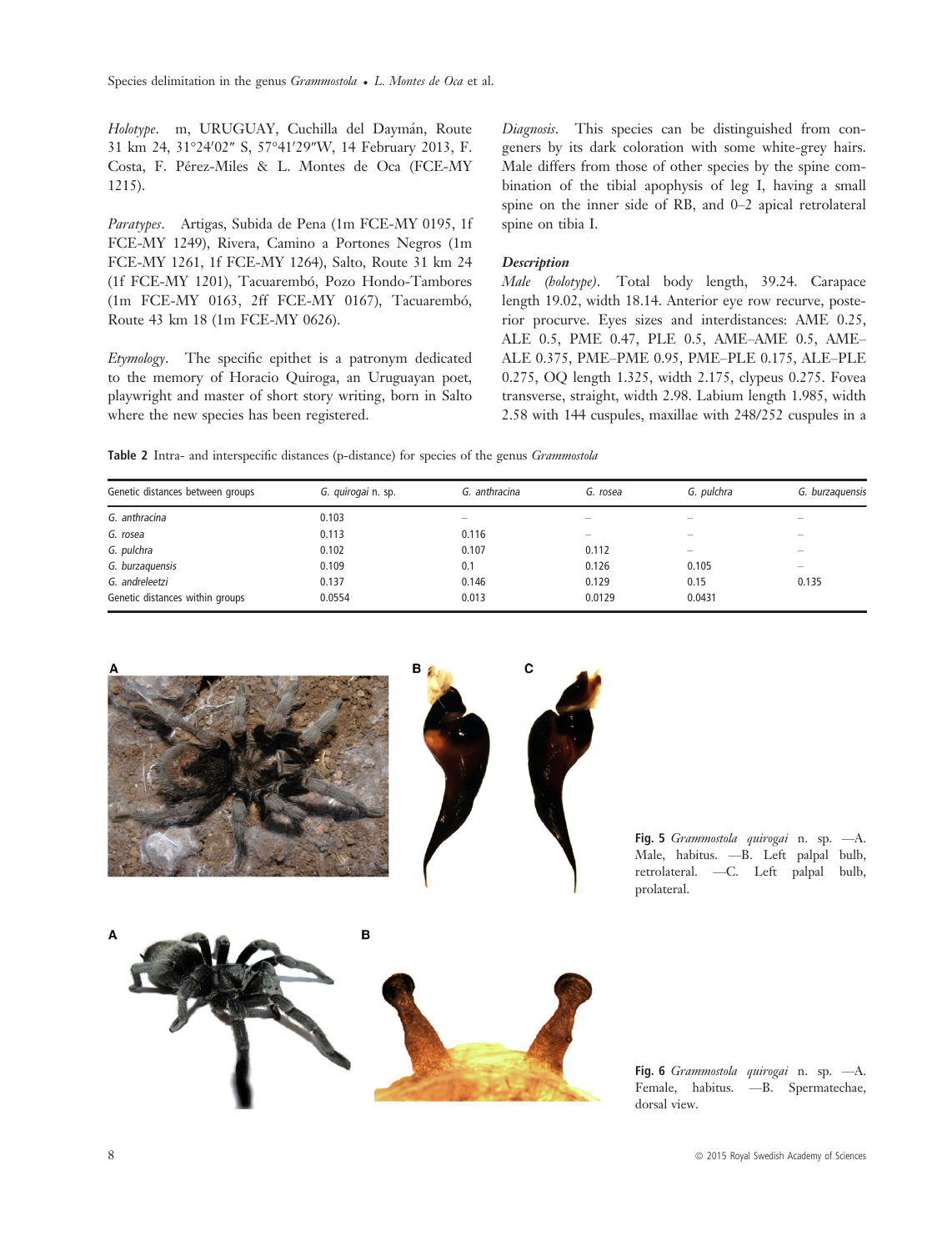triangular group with base on the proximal edge. Sternum length 7.4, width 6.5. Posterior sigillae submarginal. Chelicerae with 11 promarginal teeth (second basal shorter) and 4 little retromarginal. Tarsi I-IV densely copulate, scopula entire. Metatarsi I-II completely scopulate, III scopula on apical third, IV absent. Tibia I with paired distal proventral apophyses. Present one apical spine on the retrolateral branch, one spine at the basis of the proventral branch, and 0–2 retrolateral tibial spines (Fig. 4B). Flexion of metatarsus retrolateral to tibial apophyses. Palpal organ pyriform, curved and long embolus (Fig. 5B,C). Length of leg and palpal segments, in Table 3. Spination: Femora: palp 1P, I-IV 0. Patela: palp 1-1P, I-II 0, III 1P, IV 1R. Tibia: palp 2-1 P, 1V; I 1-1 P, 1-1 R; II1-1-1-2 V, 1-1 R; III 1-1 P, 1.1 V, 1-1-1 R; IV 1-1-2 D, 1-1 P. Metatarsus: I1 V; II 2 V; III 2-1-1 P, 1-1-2 V, 1-1-1-2 R; IV 1-1-2 P, 1-1-1-2 V, 3R. Tibia: palp and I-IV 0. Colour: Cephalothorax, abdomen and legs black with some grey hairs (proximal to moult, the spider lost the intensity and become brownish) (Fig. 5A). Type III-IV urticating hairs present. PMS monoarticulated, PLS triarticulated, apical

Variation (range (mean  $\pm$  standard deviation)): Total length 39.2–51.2 (42.56  $\pm$  4.97), carapace length 19.2–23.3  $(21.18 \pm 1.48)$ , width  $18.4-23.1$   $(20.76 \pm 1.93)$ . AME 0.25–0.38 (0.32 ± 0.05), ALE 0.5–0.64 (0.57 ± 0.05),<br>PME 0.38–0.47 (0.39 ± 0.04), PLE 0.48–0.68  $(0.39 \pm 0.04),$  $(0.55 \pm 0.08)$ , AME–AME 0.50–0.63  $(0.59 \pm 0.06)$ , AME– ALE  $0.3-0.43$   $(0.38 \pm 0.05)$ , PME–PME  $0.97-1.88$  $(1.34 \pm 0.35)$ , PME–PLE 0.13–0.3  $(0.22 \pm 0.07)$ , ALE– PLE  $0.28-0.40$   $(0.33 \pm 0.06)$ , OQ length  $1.33-2.50$  $(2.04 \pm 0.45)$ , width 2.18–2.8 (2.59  $\pm$  0.26), clypeus 0–0.63  $(0.26 \pm 0.24)$ . Fovea width 1.8–3.1 (2.66  $\pm$  0.55). Labium<br>length 1.7–2.8 (2.26  $\pm$  0.45), width 2.28–3.38  $(2.26 \pm 0.45),$  $(3.05 \pm 0.46)$ . Sternum length 7.4–9.1 (8.54  $\pm$  0.69), width 6.1–7.5 (6.94  $\pm$  0.62). Legs I 56.14–64.1 (60.23  $\pm$  3.44), II 21.95–27.6 (25.09  $\pm$  2.24), III 58.8–57.8 (53.6  $\pm$  3.72), IV 58.2–70.8 (64.46  $\pm$  5.03), palp 27.08–31.77 (29.69  $\pm$  2.38).

Table 3 Length (mm) of legs and palpal segments of the holotype and one female paratype of Grammostola quirogai n. sp.

|                      |      | Femur | Patella | Tibia | <b>Metatarsus</b> | Tarsus |
|----------------------|------|-------|---------|-------|-------------------|--------|
| Male (FCE-MY 1215)   | palp | 11.14 | 5.44    | 8     |                   | 2.5    |
|                      |      | 16.28 | 8.57    | 12.1  | 11.13             | 8.06   |
|                      | Ш    | 15.54 | 8.39    | 11.28 | 10.54             | 7.28   |
|                      | Ш    | 13.71 | 7.75    | 10.71 | 12.4              | 7.03   |
|                      | IV   | 16.39 | 7.81    | 13.05 | 15.75             | 7.79   |
| Female (FCE-MY 1201) | palp | 11.68 | 6.82    | 7.27  |                   | 6.5    |
|                      |      | 15.41 | 9.75    | 11.64 | 9.13              | 6.93   |
|                      | Ш    | 14.41 | 8.51    | 9.94  | 8.8               | 6.1    |
|                      | Ш    | 12.36 | 7.7     | 8.18  | 9.55              | 5.81   |
|                      | IV   | 15.52 | 8.11    | 11.05 | 13.96             | 6.03   |

segment digitiform.

Female (paratype FCE-MY: 1201). Total body length 46.21, carapace length 20.94, width 19.73. Anterior eye row recurve, posterior procurve. Eyes sizes and interdistances: AME 0.325, ALE 0.8, PME 0.5, PLE 0.575, AME– AME 0.6, AME–ALE 0.25, PME–PME 1.25, PME–PLE 0.225, ALE–PLE 0.275, OQ length 2.32, width 2.56, clypeus 0.925. Fovea transverse, straight, width 5.2. Labium length 2.65, width 3.14 with 117 cuspules, maxillae with 224/209 cuspules. Sternum length 8.27, width 8.75. Chelicerae with nine promarginal teeth (from distal to proximal, decreasing in size and the 8 is smaller than other); three retromarginal. Tarsi I-IV and palp densely scopulate, entire. Scopula on metatarsi I 3/4, II 2/3, III 1/3 apical, IV absent. Length of legs and palpal segments in Table 3. Spination: Femur: palp 1P; I 1P; II-IV 0. Patella: palp and I-IV 0. Tibiae: palp 1- 1-3V, 1R; I 1-1-2V, II 1-1-1P, 1-1-2V, III 1-1-1P, 1-2V, 1-1R; IV 1P, 1-1V, 1-1R. Metatarsus: I 1-1-1V; II 1-3V; III 1- 1-1P, 1-1-2V, 1-1R; IV 1P, 1-1-1-1-1-1-2V, 1-1-1-1-1R. Tarsus palp and I-IV 0. Colour: as in male (Fig. 6A). Type III-IV urticating hairs present. PMS mono-articulated, PML triarticulated, apical segment digitiform. Two straight spermathecal receptacles (Fig. 6B).

Variation (range [mean  $\pm$  standard deviation]): Total length 36.7–52.8 (47.2  $\pm$  6.26), carapace length 17.4–23.27  $(20.28 \pm 2.34)$ , width  $16.9-21.5$   $(19.8 \pm 2.01)$ . AME 0.28– 0.45 (0.35  $\pm$  0.07), ALE 0.48–0.8 (0.61  $\pm$  0.13), PME 0.28–0.5 (0.34  $\pm$  0.1), PLE 0.4–0.58 (0.5  $\pm$  0.08), AME– AME  $0.55-0.75$   $(0.65 \pm 0.08)$ , AME-ALE  $0.25-0.48$  $(0.35 \pm 0.09)$ , PME–PME 0.97-1.5  $(1.29 \pm 0.22)$ , PME–<br>PLE 0.13-0.26  $(0.2 \pm 0.05)$ , ALE–PLE 0.25-0.4  $(0.2 \pm 0.05)$ , ALE–PLE 0.25–0.4  $(0.54 \pm 0.3)$ , OQ length 1.88–2.9 (2.31  $\pm$  0.4), width 2.17– 2.8 (2.53  $\pm$  0.23), clypeus 0.25–0.93 (0.54  $\pm$  0.3). Fovea width  $3.3-5.2$   $(3.91 \pm 0.76)$ . Labium length 1.9-3.40  $(2.7 \pm 0.59)$ , width 3.1–3.3  $(3.17 \pm 0.08)$ . Sternum length 7.25–9.25  $(8.26 \pm 0.78)$ , width 5.8–8.77  $(7.71 \pm 1.16)$ . Legs I  $40.56-53.36$   $(49.22 \pm 5.22)$ , II  $14.8-22.3$  $(18.85 \pm 2.74), \quad \text{III} \quad 33.1 - 49 \quad (43 \pm 6.27), \quad \text{IV} \quad 41.8 - 58.6$  $(52.98 \pm 6.51)$ , palp 25.05–33 (30.64  $\pm$  3.22).

# **Discussion**

Grammostola taxonomy has been problematic due to the morphological homogeneity of its species, which is reflected in a number of critical changes of species composition over time (Bücherl 1951; Schiapelli & Gerschman 1961; World Spider Catalog 2015). The integration of morphological, behavioural and molecular characters, considered together with distributional data, provides evidence that has allowed us to uncover a new species herein described as *G. quirogai*. This result shows the power of integrating multiple lines of evidence in taxonomic studies.

Previous studies using DNA barcoding in Theraphosidae have shown an average of 6% of divergence between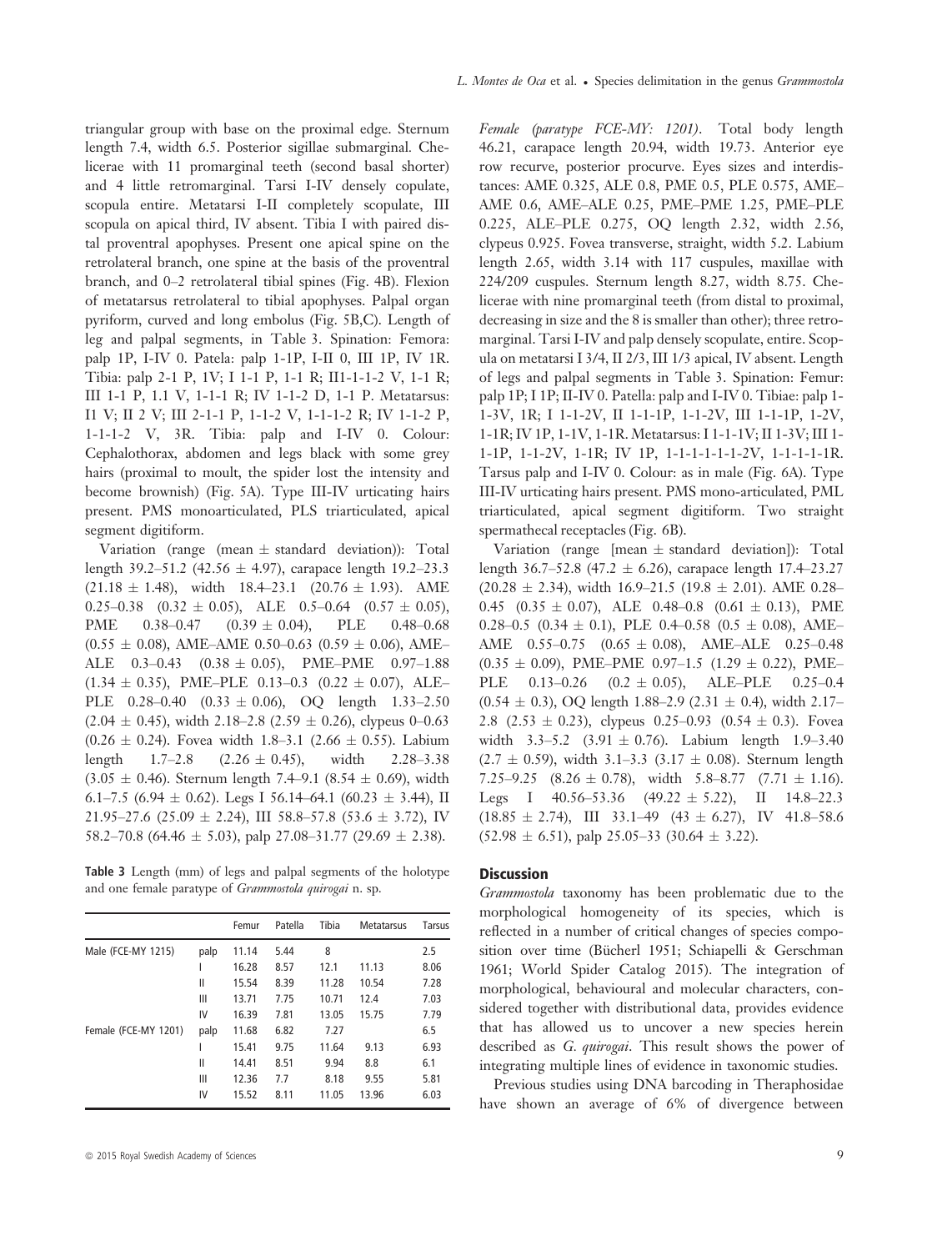congeneric species (Hamilton et al. 2011). Ours comparisons of species of Grammostola range between 10% and 15%. Morphological evidence found in spines and setae from the male tibial apophysis as well as coloration also support the discrimination among all the Grammostola species, including G. anthracina s.s. and G. quirogai n. sp.

Grammostola anthracina shows low level of genetic variation; meanwhile, the genetic diversity seen in G. quirogai n. sp is larger. In fact, the sample of G. quirogai n. sp is the most variable of those here analysed (Table 2). This species shows a relatively deep genealogy, but which is not geographically structured; clades show a large degree of geographic overlap, including localities were pairs of clades are found in sympatry. The average observed variation between the internal clades of G. quirogai n. sp  $(6.8-7.2\%)$  is much lower than of those values corresponding to comparisons between species pairs of Grammostola (10–14.3%; Table 2). Given these results and the fact that those clades do not differ morphologically, we treat them as representing within species variation. However, we acknowledge that until nuclear DNA sequences are analysed, we cannot completely rule out that those clades represent in fact distinct isomorphic species. Having say that, if our taxonomic scenario (i.e. G. quirogai n. sp is a species with relatively deep mitochondrial genealogical structure) probes to be correct, it would be of interest to understand the reasons why this species appears at the mitochondrial level more variable than its congeners so far analysed. Under a scenario of neutrality, distinct demographic and historical scenarios could produce the observed pattern (Avise 2000; see also Leffler et al. 2012).

After exhaustive sampling, we did not find G. anthracina s.s. and G. quirogai n. sp. coexisting at the same locality. Postiglioni & Costa (2006) suggested that the absence of overlapping is mainly due to ecological factors. We also consider that usually theraphosids have poor vagility (Ferretti et al. 2014) limiting the gene flow. The reported areas of closer occurrence (Fig. 1) likely represent the distributional limits of each taxon; in these areas, individuals occur in low density and are difficult to find. Our present data are not sufficient enough to determine whether these distributional ranges are stable or whether one species is displacing the other.

Finally, our analyses also highlight additional areas of study worth exploring. For example, most relationships among species of *Grammostola* are poorly supported; as such, the addition of taxa missing in our sampling together with the analysis of nuclear DNA sequences is required to more effectively investigate phylogenetic relationships of these spiders. Such study is desirable before advancing a scenario of historical biogeography accounting for the diversification of Grammostola.

## **Acknowledaments**

This research is the result of Laura Montes de Oca Master in Science thesis. Her thesis was supported by PEDECIBA, ANII and CSIC (Uruguay), Vogelspinnen I.G. Stuttgart & Deutsche Arachnologische Gesellschaft e.V. (Germany). Fernando Costa, Lucía Ziegler Flavio Pazos, Nicolás boullosan, Marcelo Loureiro, Sebastian Serra, Jose Bessonart, Sebastian Fierro, Carolina Abud and Paco Majic provided field assistance. Mariana Cosse and Ivanna Tomasco helped in the laboratory. Cecilia da Silva, Lucía Ziegler, Lorena Cohelo, Andrés Parada, Alejandro D'Anatro and Leticia Bidegaray provided assistance with the analyses. The manuscript was greatly improved through the comments provided by Dr. Jason Bond and two anonymous reviewers.

#### References

- Agnarsson, I. & Kuntner, M. (2007). Taxonomy in a changing world: seeking solutions for a science in crisis. Systematic Biology, 53, 531–539.
- Aguilera, M., D'Elía, G. & Casanueva, M. E. (2009). Revalidation of Latrodectus thoracicus Nicolet, 1849 (Araneae: Theridiidae): biological and phylogenetic antecedents. Gayana, 73, 161–171.
- Ausserer, A. (1871). Beiträge zur Kenntniss der Arachniden-Familie der Territelariae Thorell (Mygalidae Autor). Verhandlungen der Kaiserlich-Königlichen Zoologisch-Botanischen Gesellschaft in Wien, 21, 117–224.
- Avise, J. C. (2000). Phylogeography: The History and Formation oavisf Species. Cambridge, MA: Harvard University Press, 447 pp.
- Bandelt, H. J., Foster, P. & Röhl, A. (1999). Median-joining networks for inferring phylogenies. Molecular Biology and Evolution, 16, 37–48.
- Bertani, R. (2000). Male palpal bulbs and homologous features in Theraphosinae (Araneae, Theraphosidae). Journal of Arachnology, 28, 29–42.
- Bertani, R. (2001). Revision, cladistic analysis, and zoogeography of Vitalius, Nhandu, and Proshapalopus; with notes on other theraphosine genera (Araneae, Theraphosidae). Arquivos de Zoologia, São Paulo, 36, 265-356.
- Bond, J. E. & Stockman, A. K. (2008). An integrative method for delimiting cohesion species: finding the population-species interface in a group of Californian trapdoor spiders with extreme genetic divergence and geographic structuring. Systematic Biology, 57, 628–646.
- Bücherl, W. (1951). Estudios sobre a biología e a sistemática do género Grammostola Simon, 1892. Monografias Instituto Butantan, 1, 1–203.
- Bücherl, W. (1957). Sobre a importância dos bulbos copuladores e das apofises tibiais dos machos na sistematica das aranhas caranguejeiras (Orthognatha). Anais da Academia Brasileira de Ciências, 29, 377-416.
- Costa, F. & Pérez-Miles, F. (2002). Reproductive biology of uruguayan theraphosids (Araneae, Mygalomorphae). The Journal of Arachnology, 30, 571–587.
- Costa, F. & Pérez-Miles, F. (2007). Cruel and irresponsible traffic of spiders in Uruguay. Arachne, 12, 40.
- Coyne, J. A. & Orr, H. A. (2004). Speciation. Sunderland, MA: Sinauer Associates, 545 pp.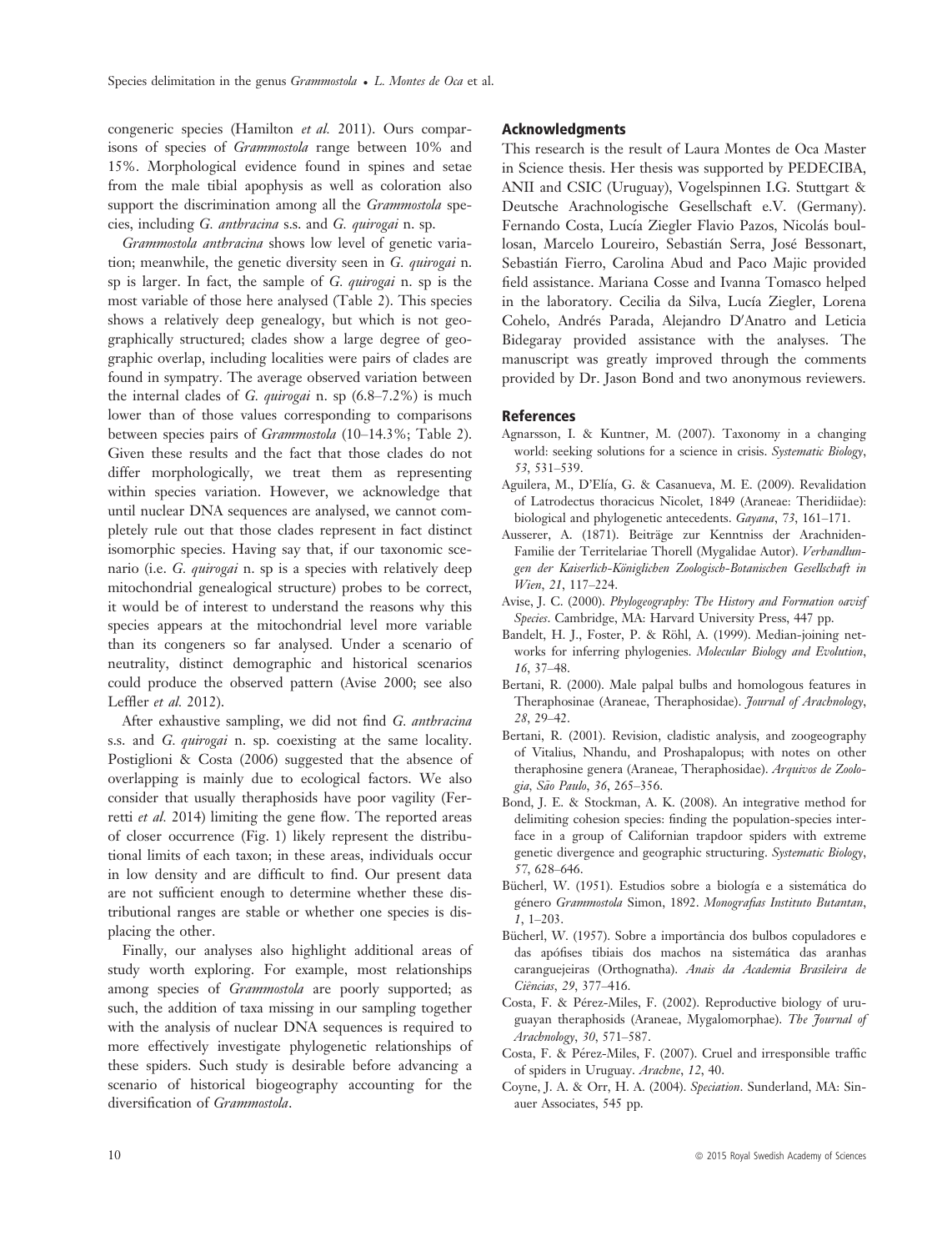- Criscuolo, F., Font-Sala, C., Bouillaud, F., Poulin, N. & Trabalon, M. (2010). Increased ROS production: a component of the longevity equation in the male mygalomorph, Brachypelma albopilosa. PLoS ONE, 5, e13104.
- Dayrat, B. (2005). Towards integrative taxonomy. Biological Fournal of the Linnean Society, 85, 407–415.
- Dereeper, A., Guignon, V., Blanc, G., Audic, S., Buffet, S., Chevenet, F., Dufayard, J. F., Guindon, S., Lefort, V., Lescot, M., Claverie, J. M. & Gascuel, O. (2008). Phylogeny.fr: robust phylogenetic analysis for the non-specialist. Nucleic Acids Research, 36, W465–W469.
- Drummond, A. J., Suchard, M. A., Xie, D. & Rambaut, A. (2012). Bayesian phylogenetics with BEAUti and the BEAST 1.7. Molecular Biology and Evolution, 29, 1969–1973.
- Excoffier, L. & Lischer, H. E. L. (2010). Arlequin suite ver. 3.5: a new series of programs to perform population genetics analyses under Linux and Windows. Molecular Ecology Resources, 10, 564– 567.
- Farris, J. S., Albert, V. A., Källerjö, M., Lipscomb, D. & Kluge, A. G. (1996). Parsimony jackknifing outperforms neighbor-joining. Cladistics, 12, 99–124.
- Felsenstein, J. (1985). Confidence limits on the phylogenetics: approach using bootstrap. Evolution, 39, 783–791.
- Ferretti, N., Pompozzi, G. & Pérez-Miles, F. (2011). The species of Grammostola (Araneae: Theraphosidae) from Central Argentina: taxonomy, distribution, and surface ultrastructure of coxal setae. Zootaxa, 2828, 1–18.
- Ferretti, N., Pompozzi, G., Gonzalez, A. & Perez-Miles, F. (2013). The genus Grammostola Simon 1892 (Araneae: Theraphosidae): a new species from western Argentina, new synonymy and distributional data. Journal of Natural History, 47, 2961-2977.
- Ferretti, N., Pérez-Miles, F. & González, A. (2014). Historical relationships among Argentinean biogeographic provinces based on mygalomorph spider distribution data (Araneae: Mygalomorphae). Studies on Neotropical Fauna and Environment, 49, 1–10.
- Filatov, D. A. (2002). ProSeq: a software for preparation and evolutionary analysis of DNA sequence data sets. Molecular Ecology Notes, 2, 621–624.
- Folmer, O., Black, M., Hoeh, W., Lutz, R. & Vrijenhoek, R. (1994). DNA primers for amplification of mitochondrial cytochrome c oxidase subunit I from diverse metazoan invertebrates. Molecular Marine Biology and Biotechnology, 3, 294–299.
- Goloboff, P., Farris, S. & Nixon, K. (2003). TNT: tree analysis using new technology program and documentation. Available at: [www.zmuc.dk/public/phylogeny](http://www.zmuc.dk/public/phylogeny)
- Guidon, S. & Gascuel, O. (2003). A simple, fast, and accurate algorithm to estimate large phylogenies by maximum likelihood. Systematic Biology, 52, 696–704.
- Hamilton, C. A., Formanowicz, D. R. & Bond, J. E. (2011). Species delimitation and phylogeography of Aphonopelma hentzi (Araneae, Mygalomorphae, Theraphosidae): cryptic diversity in North American tarantulas. PLoS ONE, 6, e26207.
- Hamilton, C. A., Hendrixon, B. E., Brewer, A. S. & Bond, J. E. (2014). An evaluation of sampling effects on multiple DNA barcoding methods leads to an integrative approach for delimiting species: a case study of the North American tarantula genus Aphonopelma (Araneae, Mygalomorphae, Theraphosidae). Molecular Phylogenetics and Evolution, 71, 79–93.
- Hammer, Ø., Harper, D. A. T. & Ryan, P. D. (2001). PAST: Paleontological Statistics Software Package for education and data analysis. Paleontología Electrónica, 4, 1-9.
- Hendrixon, B. E., DeRussy, B. M., Hamilton, C. A. & Bond, J. (2013). An exploration of species boundaries in turret-building tarantulas of the Mojave Desert (Araneae, Mygalomorphae, Theraphosidae, Aphonopelma). Molecular Phylogenetics and Evolution, 66, 327-340.
- Hey, J., Waples, R. S., Arnold, M. L., Butlin, R. K. & Harrison, R. G. (2003). Understanding and confronting species uncertainty in biology and conservation. Trends in Ecology and Evolution, 18, 597–603.
- Hijmans, R. J., Cameron, S. E., Parra, J. L., Jones, P. G. & Jarvis, A. (2005). Very high resolution interpolated climate surfaces for global land areas. International Journal of Climatology, 25, 1965– 1978.
- Ibarra, G.A. (1946). Arañas y araneismo (Las arañas peligrosas en la República Argentina). La Semana Médica, Buenos Aires, 50, 763–793.
- Keyserling, E. (1891). Die Spinnen Amerikas. Brasilianische Spinnen. Nürnberg, 3,  $1-278$ .
- Koch, C. L. (1842). Die Arachniden. Nürnberg: Neunter Band, pp. 57–108.
- Leffler, E. M., Bullaughey, K., Matute, D. R., Meyer, W. K., Segurel, L., Venkat, A., Andolfatto, P., & Przeworski, M. (2012). Revisiting an old riddle: what determinates genetic diversity levels within species? PLoS Biology, 10, e1001388.
- de Mello-Leitão, C. F. (1921). On the genus Grammostola, Simon. Annals and Magazine of Natural History, 9, 293–305.
- Montes de Oca, L. & Pérez-Miles, F. (2009). Las arañas Mygalomorphae del Uruguay: clave para familias, géneros y especies. INNOTEC, 4, 41–49.
- Nei, M. (1978). Estimation of average heterozygosity and genetic distance from a small number of individuals. Genetics, 89, 583– 590.
- Padial, J. M., Miralles, A., De la Riva, I. & Vences, M. (2010). The integrative future of taxonomy. Frontiers in Zoology, 7, 16.
- Pamilo, P. & Nei, M. (1988). Relationships between gene trees and species trees. Molecular Biology and Evolution, 5, 568–583.
- Panario, D. (1988). Geomorfología del Uruguay. Propuesta de un marco estructural y un esquema de evolución del modelado del relieve uruguayo vol 1. Departamento Publicaciones, Facultad de Humanidades y Ciencias, Universidad de la Republica, 32 pp.
- Pérez-Miles, F. (1985). Las especies del género Grammostola citadas para Uruguay (Araneae: Theraphosidae). Comunicación preliminar. Actas de las Jornadas de Zoología del Uruguay, 1, 4.
- Perez-Miles, F., Lucas, S. M., da Silva, P. I., Jr & Bertani, R. (1996). Systematic revision and cladistic analysis of Theraphosinae (Araneae: Theraphosidae). Mygalomorph, 1, 33–68.
- Petersen, S. D., Mason, T., Akber, S., West, R., White, B. & Wilson, P. (2007). Species identification of tarantulas using exuviae for international wildlife law enforcement. Conservation Genetics, 8, 497–502.
- Pickard-Cambridge, F. O. (1897). Arachnida Araneida and Opiliones. Biologia Centrali-Americana, Zoology. London, 2, 1–40.
- Pocock, R. I. (1903). On some genera and species of South American Aviculariidae. Annals and Magazine of Natural History, 11, 81–115.